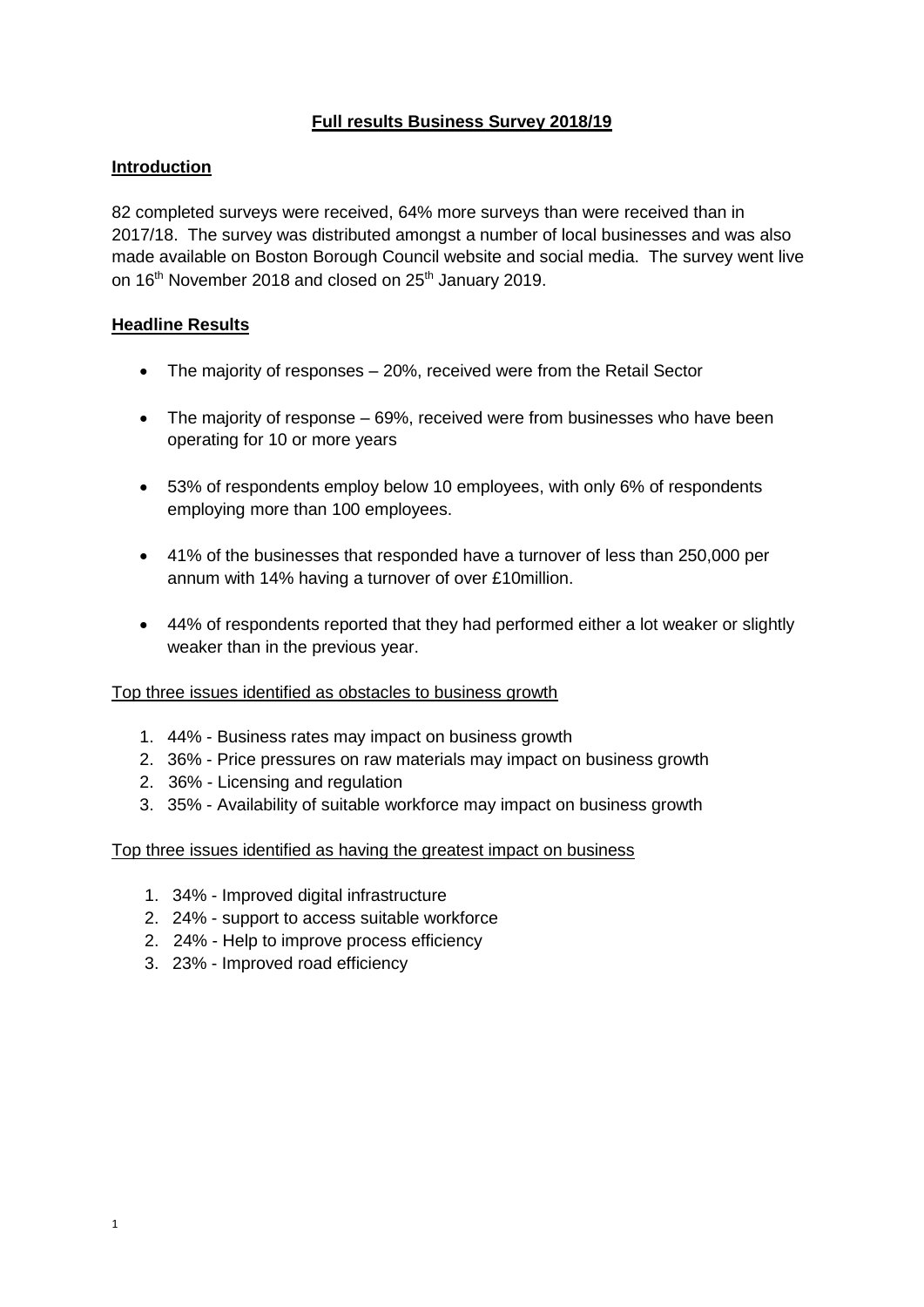# **Full Results**

## **Q1. Which sector does your business operate in?**

The majority of respondents operate in the retail sector (20%), the manufacturing and processing (including food related) sector (17%) and agriculture sector (15%). This compares to the 2017/18 survey where 32% of respondents were from the manufacturing and process sector. Full details can be found in appendix 1, Table 1.

A number of other sectors were also given, please see appendix 1 (Table 1) for a full list.

**Q2. How long has your business been operating in the borough of Boston?**

| Years               | n* | %   |
|---------------------|----|-----|
| $0-5$ years         | 15 | 19% |
| 6-9 years           | 10 | 13% |
| 10-14 years         |    | 6%  |
| $15 + \text{years}$ | 50 | 63% |

69% of respondents have been operating in the borough for 10+ years, (10-14 years 6% and 15+ years 63%). This compares to 76% in 2017/18.

## **Q3. How many employees do you have within your operations here in the borough of Boston (full time or part time/casual)?**

| <b>Number</b>                   | n* | $\%$ |
|---------------------------------|----|------|
| Self-employed with no employees | 10 | 13%  |
| $1 - 5$                         | 31 | 39%  |
| $6 - 10$                        | 11 | 14%  |
| $11 - 20$                       |    | 10%  |
| $21 - 50$                       |    | 9%   |
| 51-100                          |    | 9%   |
| 101-250                         |    | 1%   |
| $250+$                          |    | 5%   |

39% of respondents have less than 5 employees, this compares with 12% who responded in 2017/18 a smaller number of responses were received this year from businesses who employee 100+ employees, 6% compared to 30% in the previous year.

## **Q4. What is your approximate business annual turnover?**

| £ turnover            | $n^*$ | %   |
|-----------------------|-------|-----|
| Less than £100,000    | 21    | 27% |
| £100,001 - £250,000   | 11    | 14% |
| £250, 001 - £500,000  | 12    | 15% |
| £500,001 - £1 million | 5     | 6%  |
| Up to 5m              | 9     | 11% |
| Up to 10m21           |       | 1%  |
| $£10m+$               | 11    | 14% |
| Prefer not to say     | 9     | 11% |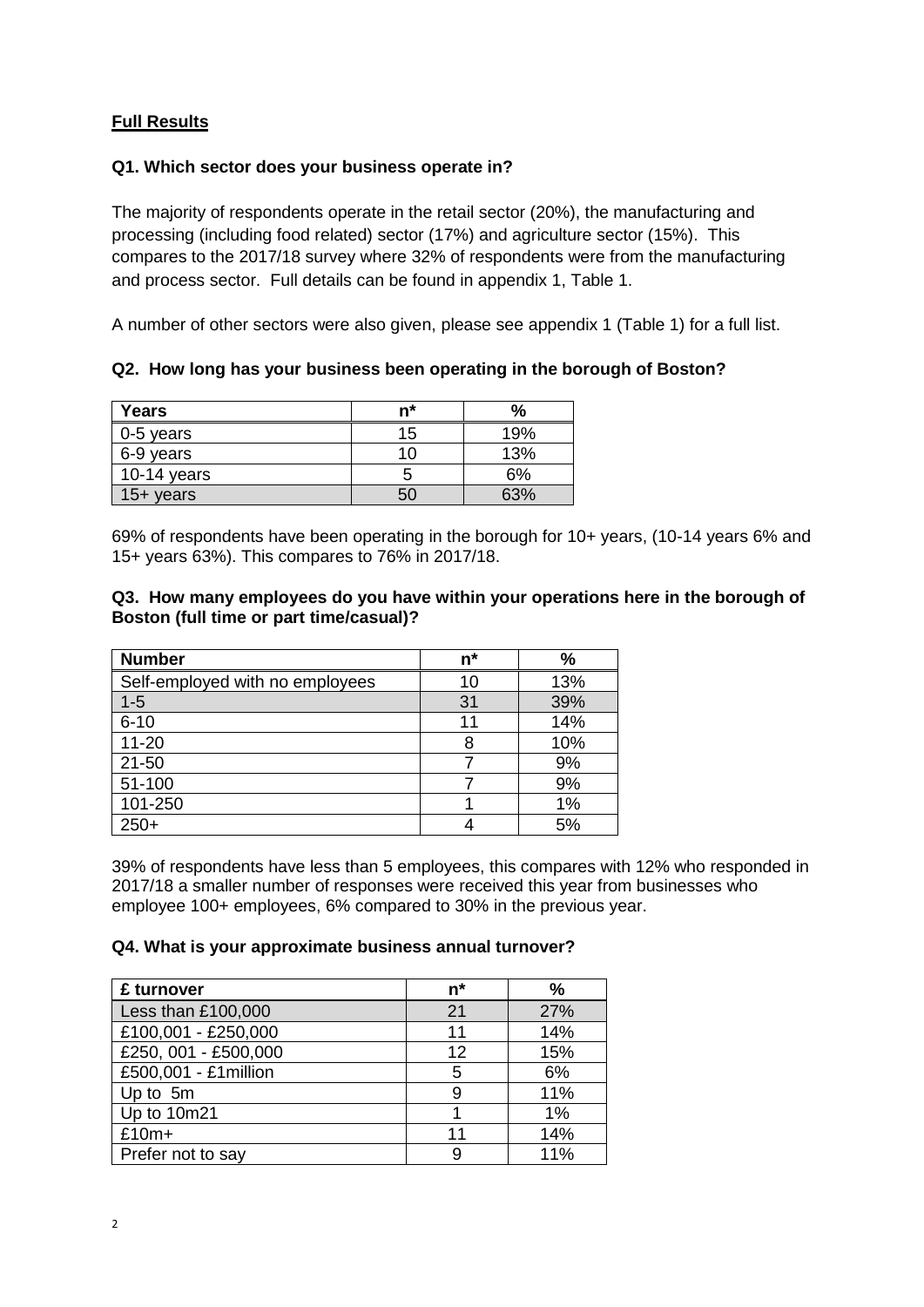The majority of respondents have less than £100,000 turnover (27%), in 2017/18 38% of responses were received from businesses with an annual turnover of £10m+ compared to 14% in 2018/19.

## **Q5. How has your business performed over the last 12 months compared to the previous 12 months?**

| Performance       | n* |     |
|-------------------|----|-----|
| A lot weaker      | 11 | 14% |
| Slightly weaker   | 23 | 30% |
| About the same    | 21 | 27% |
| A little stronger | 19 | 25% |
| A lot stronger    | 3  | 4%  |

29% of respondents reported performance being a little stronger or a lot stronger in the last 12 months, this is a drop from 2017/18 when 62% of respondents reported performance being a little or a lot stronger. During 2017/18, 2% respondents reported performance being a lot weaker but in 2018/19 14% reported this.

#### **Q6. Looking forward over the next 12 months, your business performance will be?**

| Performance       | n* | $\frac{9}{6}$ |
|-------------------|----|---------------|
| A lot weaker      | g  | 12%           |
| Slightly weaker   | 12 | 16%           |
| About the same    | 30 | 40%           |
| A little stronger | 23 | 31%           |
| A lot stronger    |    | 1%            |

Looking forward the majority of respondents expect to perform about the same (40%). 28% expect to perform a lot weaker or slightly weaker in the next 12 months, comparing to 17% expecting to perform slightly weaker in 2017/18.

## **Q7. What do you perceive are the main obstacles that will impact on your business growth? (Please tick in order of priority 1 = Major priority, 12 = least priority)**

Main obstacles (responded with 1-4)

- 29% of respondents indicated that accessing finance may impact on business growth.
- 35% of respondents indicated that availability of suitable workforce may impact on business growth.
- 30% of respondents indicated that availability of Broadband or next generation wifi (4g) may impact on business growth.
- 36% of respondents indicated that increased transport costs may impact on business growth.
- 44% of respondents indicated that Business rates may impact on business growth.
- 31% of respondents indicated that increasing production costs may impact on business growth.
- 19% of respondents indicated that lack of training may impact on business growth.
- 36% of respondents indicated that licensing and regulation may impact on business growth.
- 24% of respondents indicated that planning policy may impact on business growth.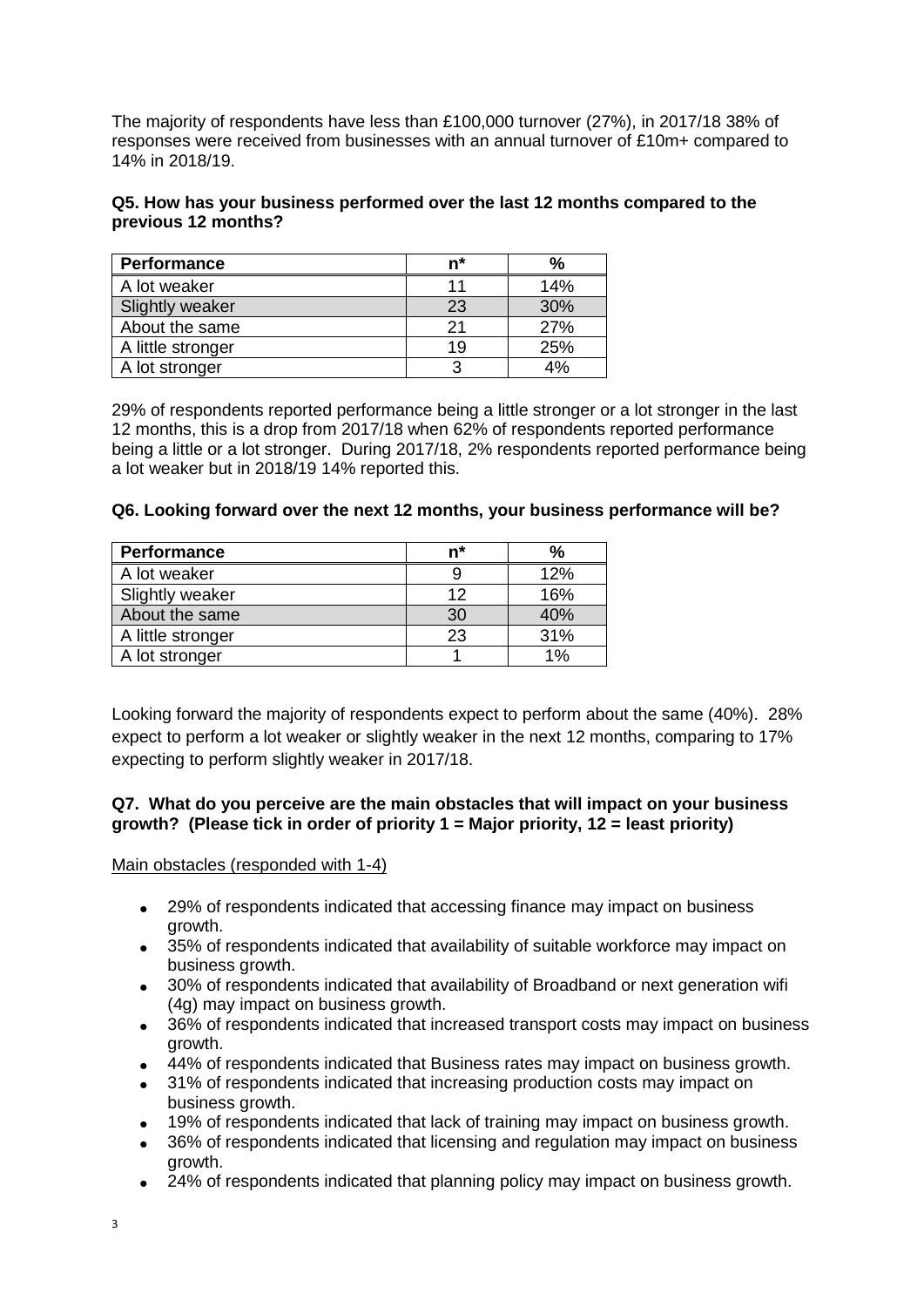- 10% of respondents indicated that power availability or capacity may impact on business growth.
- 36% of respondents indicated that price pressures on raw materials may impact on business growth.
- 23% of respondents indicated that suitable premises/facilities may impact on business growth.

#### Identified as less of an issue (responded with 9-12)

- 48% of respondents indicated that accessing finance may have less of an impact on business growth.
- 38% of respondents indicated that availability of suitable workforce may have less of impact on business growth.
- 44% of respondents indicated that Broadband or next generation wifi (4g) may have less of an impact on business growth.
- 44% of respondents indicated that increased transport costs may have less of an impact on business growth.
- 31% of respondents indicated that business rates may have less of an impact on business growth.
- 40% of respondents indicated that increasing production cost may have less of an impact on business growth.
- 48% of respondents indicated that lack of training may have less of an impact on business growth.
- 35% of respondents indicated that licensing and regulation may have less of an impact on business growth.
- 39% of respondents indicated that planning policy may have less of an impact on business growth.
- 55% of respondents indicated that power availability or capacity may have less of an impact on business growth.
- 42% of respondents indicated that price pressures on raw material may have less of an impact on business growth.
- 49% of respondents indicated that suitable premises/facilities may have less of an impact on business growth.

A full list of obstacles impacting on business growth see Table ?, appendix 1.

A number of other issues were also given, including a number mentioning Brexit, see appendix 1 for a full list.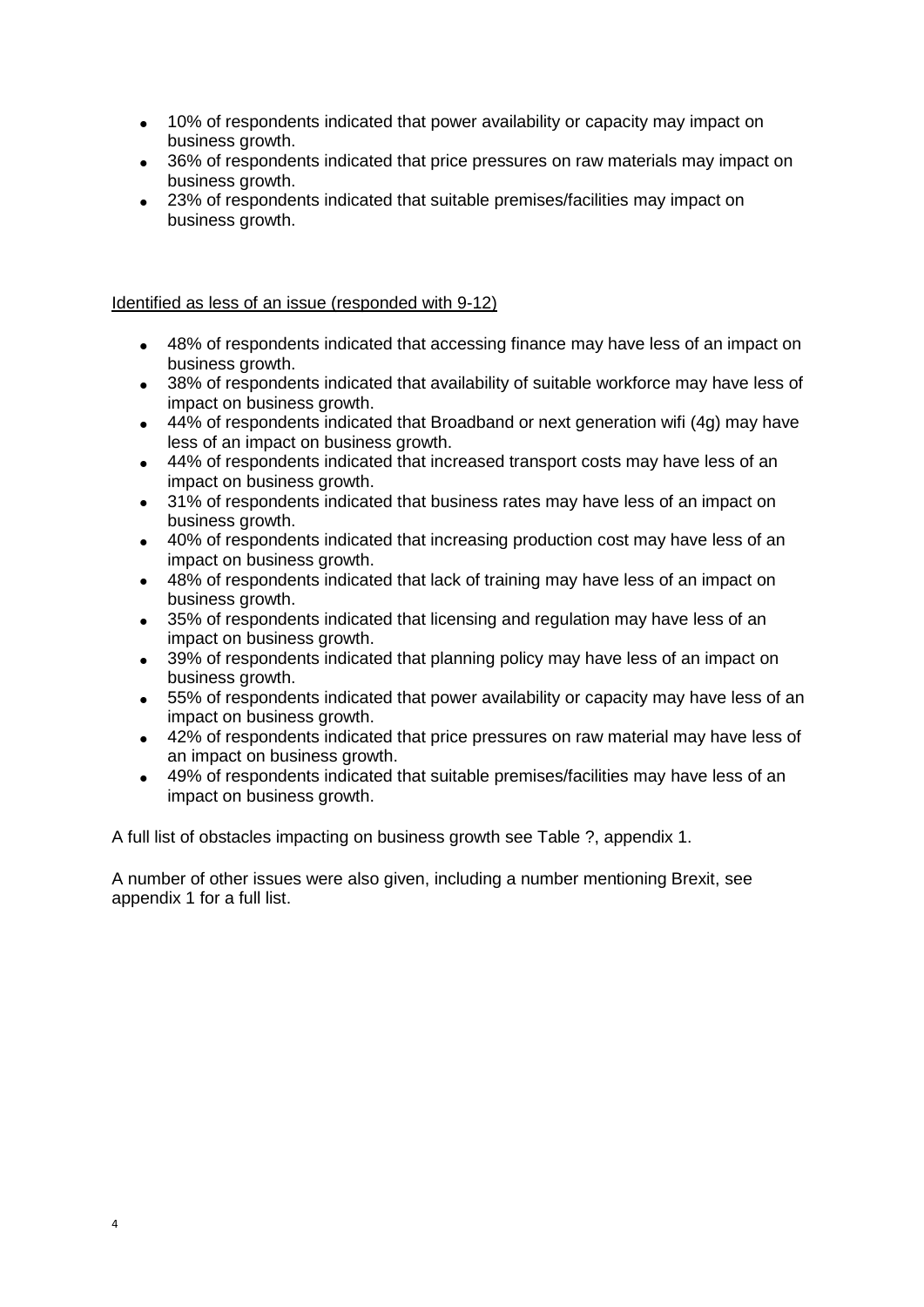#### **Q8. What type of support would have the greatest impact on your business productivity and growth?**

|                                                                             | $n^*$ | % (multiple<br>responses) |
|-----------------------------------------------------------------------------|-------|---------------------------|
| Help to access suitable funding                                             | 12    | 15%                       |
| Support to access a suitable<br>workforce                                   | 20    | 24%                       |
| Support to access workforce skills<br>and management training<br>programmes | 10    | 12%                       |
| Help to improve process efficiency                                          | 20    | 24%                       |
| Improved digital infrastructure                                             | 28    | 34%                       |
| Improved road infrastructure                                                | 19    | 23%                       |
| Networking events or trade shows                                            | 13    | 16%                       |

34% of respondents felt that support with improved digital infrastructure would have the greatest impact on their business productivity and growth. A number of comments were also received, see appendix 1.

## **Q9. Do you find it challenging to recruit to certain roles within in your business?**

|                                         | n* | % (multiple<br>responses) |
|-----------------------------------------|----|---------------------------|
| Entry level (operative or junior roles) | 18 | 22%                       |
| Supervisory/middle management           | 9  | 11%                       |
| Senior management/executive             | 6  | 7%                        |
| Technical/professional (entry level)    | 13 | 16%                       |
| Technical/professional (senior level)   | 15 | 18%                       |
| No, we have no trouble recruiting       | 30 | 37%                       |

37% of respondents said they do not have any trouble recruiting to any roles, this is an improvement on last year as only 19% said they had no trouble recruiting in 2017/18.

## **Q10. Would you be willing to support initiatives that connect business with education providers at all levels?**

|                                    | n* | $\%$ |
|------------------------------------|----|------|
| ⁄es                                |    | 38%  |
| No                                 | 24 | 32%  |
| Happy to have a conversation about | 23 | 30%  |
|                                    |    |      |

#### **Q11. Do you anticipate moving to larger premises over the next:**

|           | n* | %     |
|-----------|----|-------|
| 12 months |    | $1\%$ |
| 24 months |    | 11%   |
| 5 years   | 5  | 7%    |
| Nο        | 63 | 83%   |